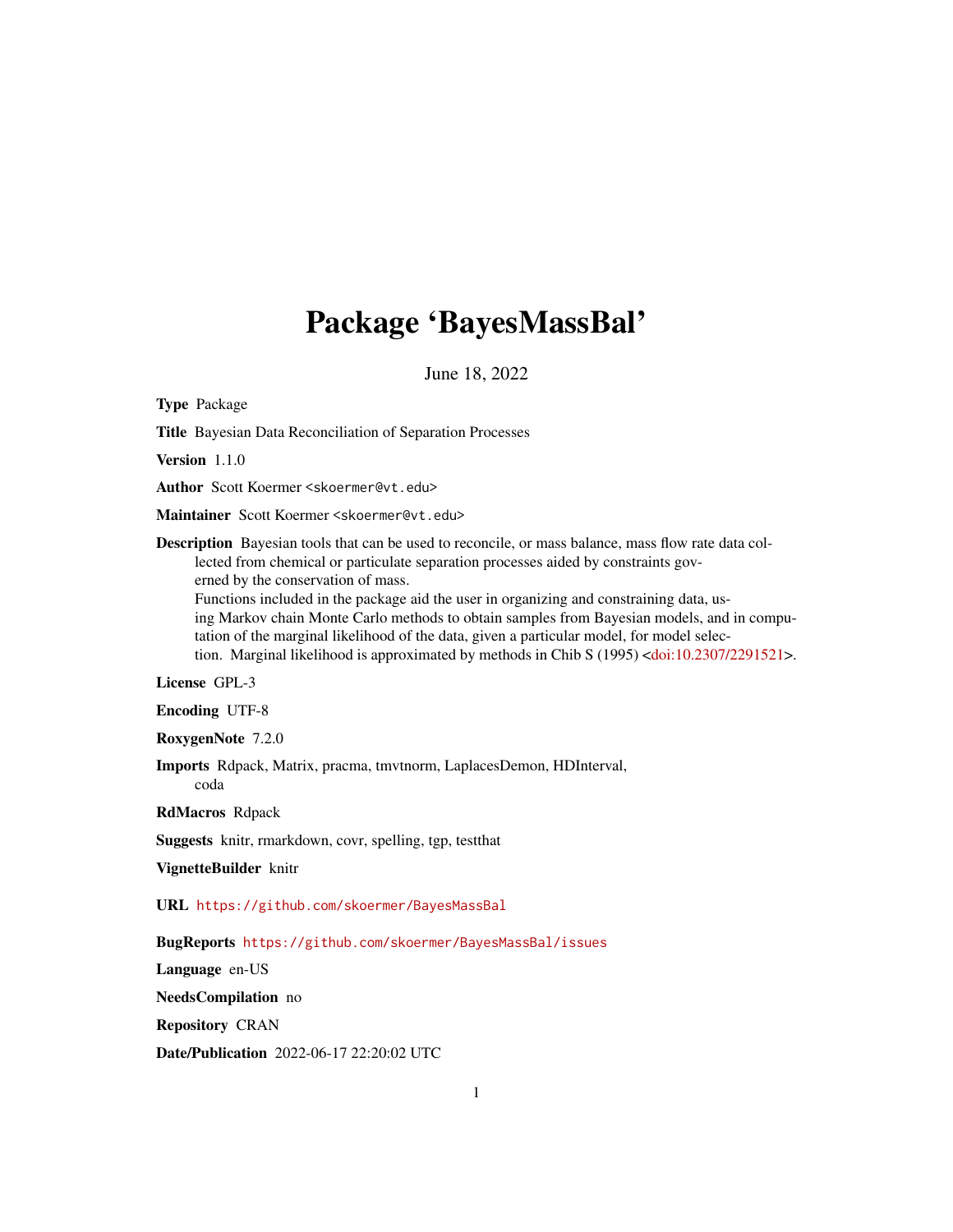## <span id="page-1-0"></span>R topics documented:

| Index |  |
|-------|--|

<span id="page-1-1"></span>

BMB *Bayesian Mass Balance*

#### Description

Allows the user to specify the covariance structure for a Bayesian mass balance, simulates draws from reconciled masses and relevant covariance matrix, and approximates the log-marginal likelihood.

#### Usage

```
BMB(
 X,
 y,
 cov.structure = c("indep", "component", "location"),
 priors = "default",
 BTE = c(500, 20000, 1),
 lml = FALSE,ybal = TRUE,diagnostics = TRUE,
  verb = 1)
```
#### Arguments

| X. | A matrix that maps constrained masses to observed masses. Can be built from<br>the function constrainProcess, see documentation for details.                                                                                                         |
|----|------------------------------------------------------------------------------------------------------------------------------------------------------------------------------------------------------------------------------------------------------|
| y  | A list of matrices of observed mass flow rates. Each matrix is a separate sam-<br>ple component. The rows of each matrix index the sampling location, and the<br>columns index the sample set number. Can be specified using the import Observations |
|    | function.                                                                                                                                                                                                                                            |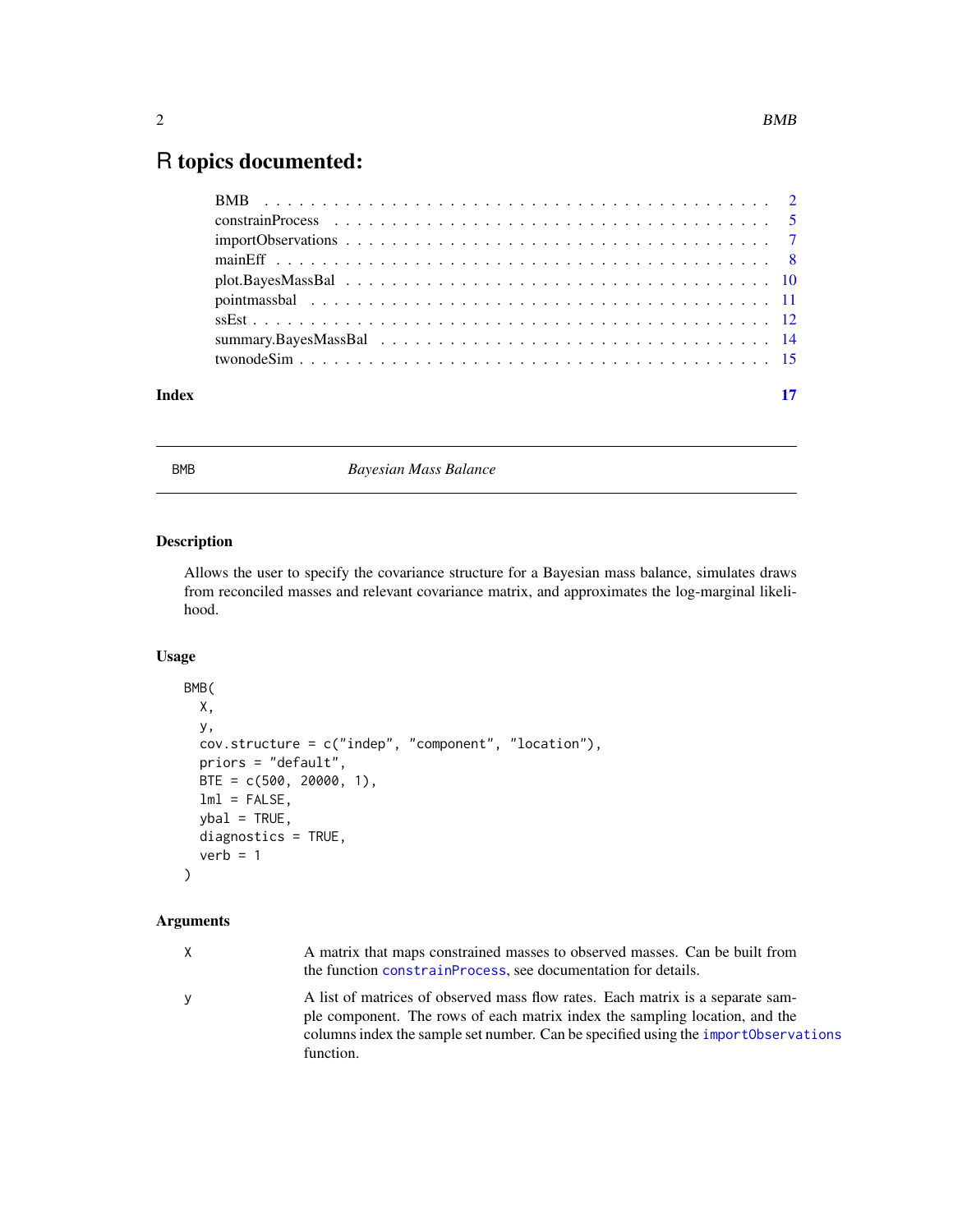<span id="page-2-0"></span>cov.structure Character string. "indep" allows for no correlation. "component" indicates correlation within an individual sample component. "location" indicates correlation within an individual sampling location. Not specifying cov.structure defaults to the "indep" structure. priors List or character string. When the default value priors = "default" is used, the BMB uses a set of default conjugate priors. When passing a list to the argument, the list must contain user specified hyperparameter values for each conjugate prior. To see the required list structure run BMB with BTE =  $c(1, 2, 1)$  and inspect the output. When priors = "Jeffreys" the Jeffreys priors for  $\Sigma$  and  $\sigma^2$  with known mean given in (Yang and Berger 1996). When priors = "Jeffreys", the prior used for  $\beta$  is proportional to the indicator function  $I[\beta > 0]$ . See Details for more information. BTE Numeric vector giving c(Burn-in, Total-iterations, and Every) for MCMC approximation of target distributions. The function BMB produces a total number of samples of  $(T - B)/E$ . E specifies that only one of every E draws are saved.  $E > 1$  reduces autocorrelation between obtained samples at the expense of computation time. lml Logical indicating if the log-marginal likelihood should be approximated. Default is FALSE, which reduces computation time. Log-marginal likelihood is approximated using methods in (Chib 1995). ybal  $\log$ ical indicating if the mass balanced samples for each y should be returned. Default is TRUE. Setting ybal=FALSE results in a savings in RAM and computation time. diagnostics Logical or list indicating if diagnostic functions [geweke.diag](#page-0-0) and [effectiveSize](#page-0-0) (Plummer et al. 2006) should computed for the obtained samples. The default of TRUE indicates diagnostics should be run with their default parameters. Alternatively, passing a list of the structure list (frac1 =  $0.1$ , frac2 =  $0.5$ ) will run both diagnostics and allow [geweke.diag](#page-0-0) to be run with parameters other than the default. verb Numeric indicating verbosity of progress printed to R-console. The default of 1 prints messages and a progress bar to the console during all iterative methods.  $verb =  $\emptyset$  indicates no messages are printed.$ 

#### **Details**

See vignette("Two\_Node\_Process", package = "BayesMassBal") for further details on how to use function outputs.

When the priors argument is left unspecified, a set of default conjugate priors are used, which are chosen to allow BMB() to work well in a general setting. In the current version of the BayesMassBal package, only the conjugate priors stated below can be used, but hyperparameter values can be specified by the user using the priors argument.

The prior distribution on beta is a normal distribution truncated at 0. The mean of this distribution before truncation is the [ordinary least squares](https://en.wikipedia.org/wiki/Ordinary_least_squares) (OLS) estimate of  $\beta$ . OLS estimates less than 0, are changed to 0. The prior variance, before truncation, of each element of  $\beta$  is set to:

 $10^{numberofinteger digits of an element of  $\beta + 6$$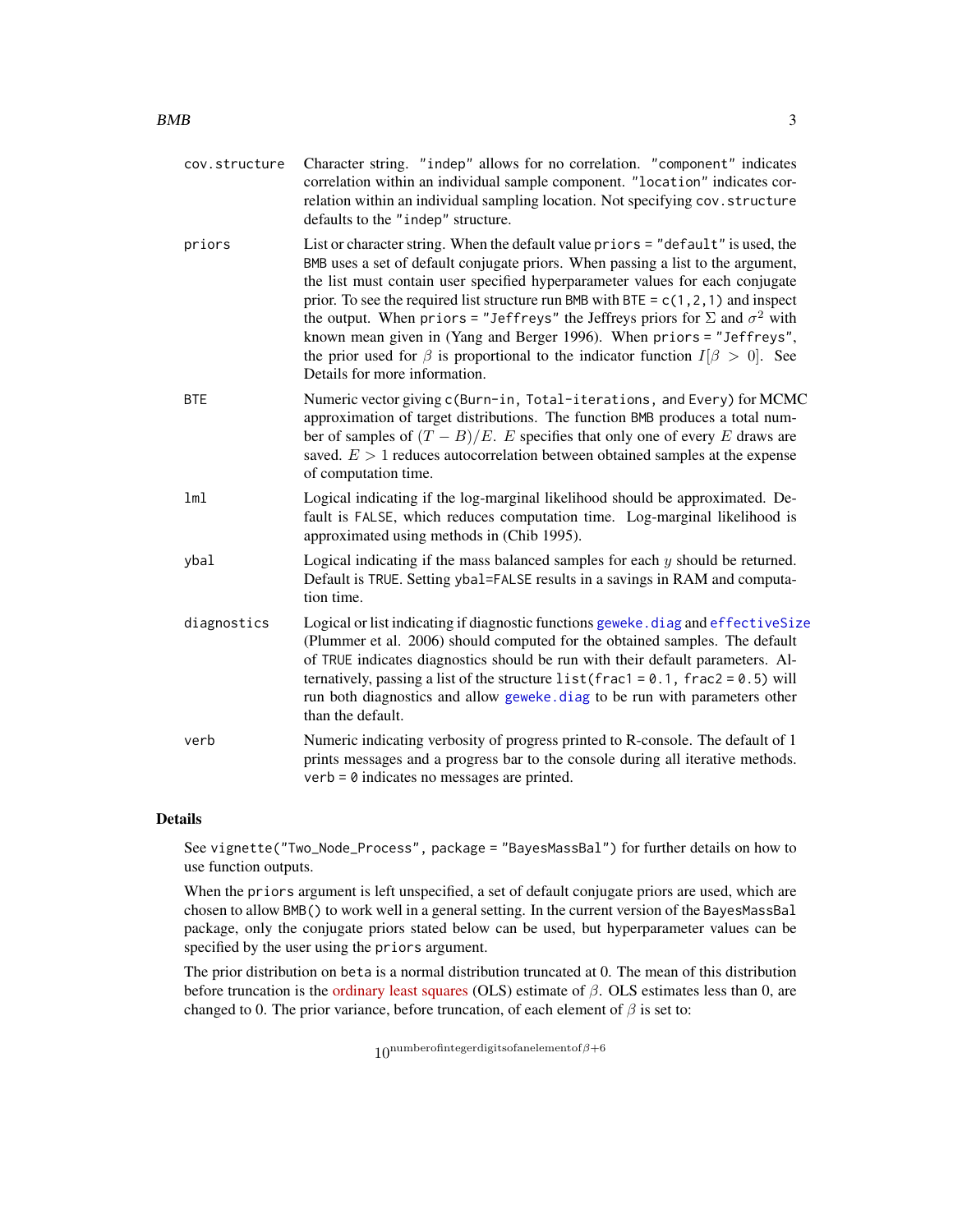<span id="page-3-0"></span>Currently, there is only support for diagonal prior covariance matrices for  $\beta$ 

When cov.structure = "indep" the error of all observations in a sample set are independent. An [inverse gamma](https://en.wikipedia.org/wiki/Inverse-gamma_distribution) prior distribution, with  $\alpha_0 = 0.000001$  and  $\beta_0 = 0.000001$ , is placed on the variance of the mass flow rate for each sample component at each sample location.

When cov.structure = "component" or "location", the prior distribution on  $\Sigma_i$  is [inverse Wishart](https://en.wikipedia.org/wiki/Inverse-Wishart_distribution)  $(\nu_0, \nu_0 \times S_0)$ . The degrees of freedom parameter,  $\nu_0$ , is equal to the dimension of  $\Sigma_i$ . The scale matrix parameter is equal to a matrix,  $S_0$ , with the sample variance of the relevant observation on the diagonal, multiplied by  $\nu_0$ .

The user is able to specify the prior hyperparameters of the mean and variance of beta,  $\alpha_0$  and  $\beta_0$ for each  $\sigma^2$ , and the degrees of freedom and scale matrix for each  $\Sigma_i$  using the priors argument. It is advisable for the user to specify their own prior hyperparameters for  $p(\sigma^2)$  if the variance of any element is well under 1, or  $p(\beta)$  if the there is a wide range in the magnitude of observations.

When priors = "[Jeffreys](https://en.wikipedia.org/wiki/Jeffreys_prior)" Jeffreys priors are used for the prior distribution of the variance and covariance parameters. Priors used are  $p(\sigma^2) \propto \frac{1}{\sigma^2}$  and  $p(\Sigma) \propto |\Sigma|^{-(p+1)/2}$ , as listed in (Yang and Berger 1996). The Jeffreys prior for a  $\beta$  with infinite support is  $p(\beta) \propto 1$ . To preserve the prior information that  $\beta > 0$ ,  $p(\beta) \propto I[\beta > 0]$  is chosen. It is not possible to calculate logmarginal likelihood using the methods in (Chib 1995) with Jeffreys priors. Therefore, if priors = "Jeffreys" and lml = TRUE, the lml argument will be ignored and a warning will be printed.

lml is reported in base e. See [here](https://en.wikipedia.org/wiki/Bayes_factor#Interpretation) for some guidance on how to interpret Bayes Factors, but note log base 10 is used on Wikipedia.

#### Value

Returns a list of outputs

| beta          | List of matrices of samples from the distribution of reconciled data. Each matrix<br>in the list is a separate sample component. Each column of a matrix in beta is a<br>draw from the target distribution.                                                                 |
|---------------|-----------------------------------------------------------------------------------------------------------------------------------------------------------------------------------------------------------------------------------------------------------------------------|
| Sig           | List of matrices containing draws from the distribution of each covariance ma-<br>trix. If S. t is the $t^{th}$ draw from the distribution of covariance matrix S and:                                                                                                      |
|               | • cov. structure = "indep", the $t^{th}$ column of a matrix in Sig is diag(S.t).<br>• cov. structure = "component" or "location", the $t^{th}$ column of a matrix<br>in Sig is equal to $S.t[upper.tri(S.t, diag = TRUE)]$ .                                                |
| priors        | List of prior hyperparameters used in generating conditional posterior distri-<br>butions and approximating log-marginal likelihood. The structure of the input<br>argument priors is required to be the same as the structure of this returned list<br>slice. See Details. |
| cov.structure | Character string containing the covariance structure used.                                                                                                                                                                                                                  |
| y.cov         | List of character matrices indicating details for the structure of each covariance<br>matrix. Only returned when cov. structure = "location"                                                                                                                                |
| lml           | Numeric of the log-marginal likelihood approximation. Returns NA when 1m1 =<br><b>FALSE</b>                                                                                                                                                                                 |
| diagnostics   | List containing results from diagnostic functions geweke. diag and effectiveSize                                                                                                                                                                                            |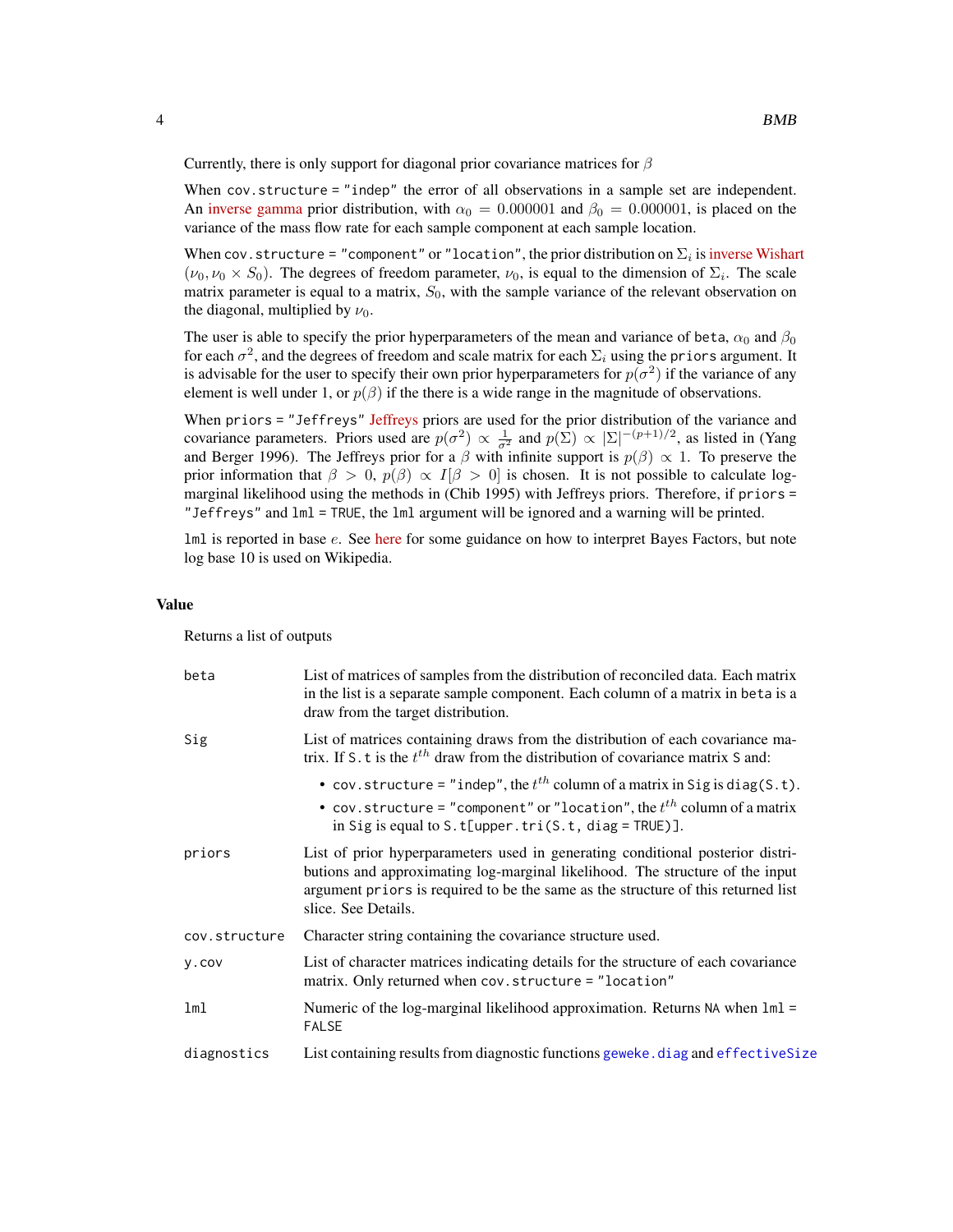#### <span id="page-4-0"></span>constrainProcess 5

| ybal | List of samples from the distribution of reconciled mass flow rates, in the same<br>format as the function argument y. Produced with argument ybal = TRUE. Equiv-<br>alent to lapply(BMB()\$beta, function(X, x){ $x$ % $x$ $\}$ , $x = X$ ). Viewing<br>this output is more intuitive than viewing samples of beta, at the expense of<br>RAM and some computation time. |
|------|--------------------------------------------------------------------------------------------------------------------------------------------------------------------------------------------------------------------------------------------------------------------------------------------------------------------------------------------------------------------------|
|      | The function argument X is passed to the output so that it can be used with other<br>BayesMassBal functions.                                                                                                                                                                                                                                                             |
| type | Character string used by plot. BayesMassBal. type = "BMB" for an object re-<br>turned from the BMB function.                                                                                                                                                                                                                                                             |

#### References

Chib S (1995). "Marginal likelihood from the Gibbs output." *Journal of the american statistical association*, 90(432), 1313–1321. Casella G, George EI (1992). "Explaining the Gibbs sampler." *The American Statistician*, 46(3), 167–174. Plummer M, Best N, Cowles K, Vines K (2006). "CODA: Convergence Diagnosis and Output Analysis for MCMC." *R News*, 6(1), 7–11. <https://journal.r-project.org/archive/>. Yang R, Berger JO (1996). *A catalog of noninformative priors*. Institute of Statistics and Decision Sciences, Duke University.

#### Examples

```
y <- importObservations(file = system.file("extdata", "twonode_example.csv",
                                        package = "BayesMassBal"),
                     header = TRUE, \text{csv.params} = \text{list}(\text{sep} = ";"))C \le - matrix(c(1,-1,0,-1,0,0,1,-1,0,-1), byrow = TRUE, ncol = 5, nrow = 2)
X \leftarrow \text{constraintProcess}(C = C)BMB_example <- BMB(X = X, y = y, cov.structure = "indep",BTE = c(10, 300, 1), \text{ lm}1 = FALSE, verb=0)summary(BMB_example)
```
<span id="page-4-1"></span>constrainProcess *Matrix Constraining Process*

#### **Description**

Generates matrix X which maps constrained masses  $\beta$  to observed masses y for an individual sample component, when given a linear system of constraining equations.

#### Usage

```
constrainProcess(C = NULL, file = FALSE)
```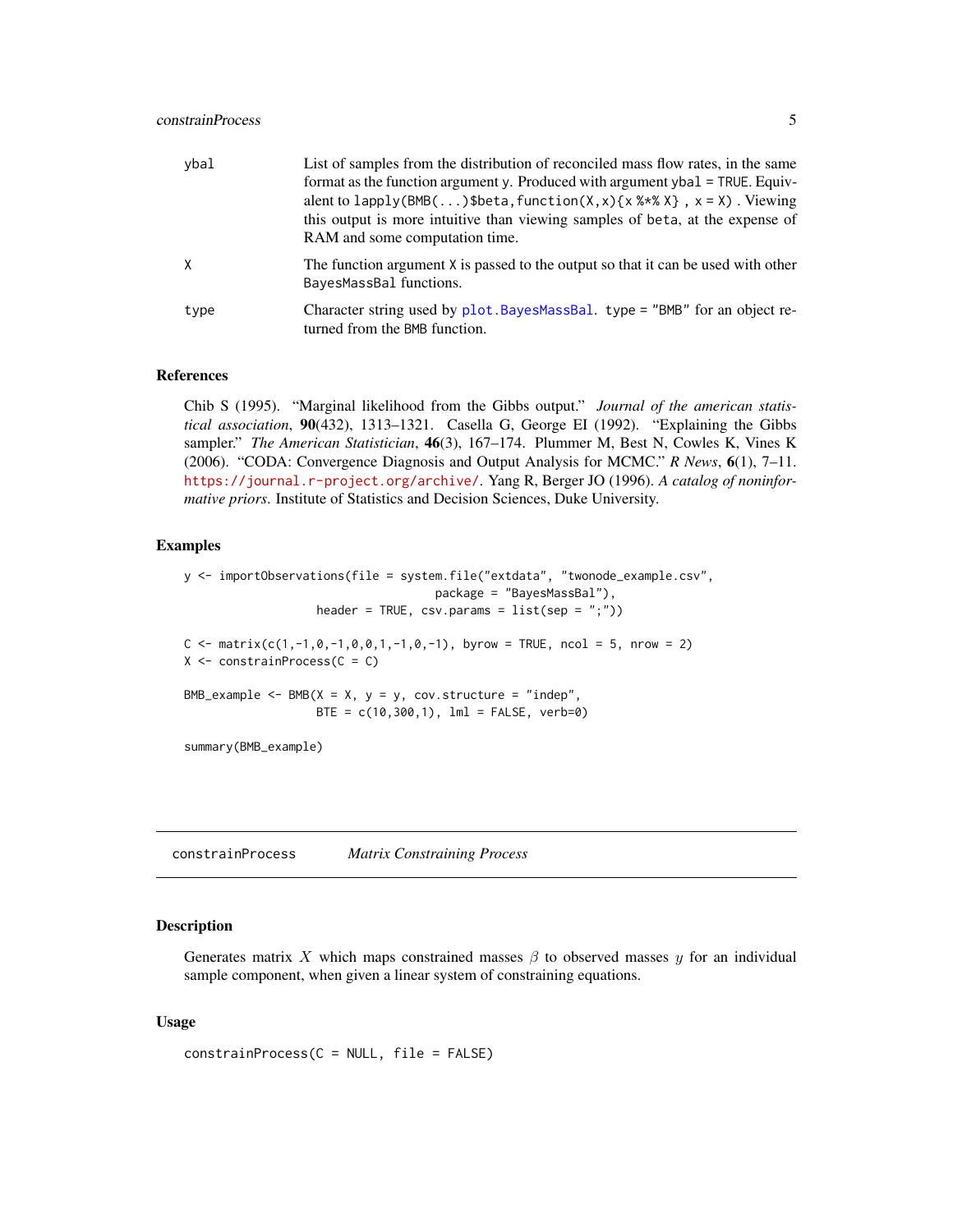#### <span id="page-5-0"></span>Arguments

| C    | Matrix of constraints for a process at steady state. See Details below.                                                                                                             |
|------|-------------------------------------------------------------------------------------------------------------------------------------------------------------------------------------|
| file | Character string indicating file path for $a \star$ . csv file containing linear constraints.<br>Only values of -1, 0, and 1 are valid. The first row in the file is required to be |
|      | a header naming the sampling locations. See Details for an example.                                                                                                                 |

#### Details

The output of this function is meant to be used as the input parameter  $X$  in the [BMB](#page-1-1) function. The matrix C, or imported matrix from file, indexes sampling locations via columns, and number of constraints via rows. Only values of -1, 0, and 1 are valid, and indicate mass leaving a node, a location that is not relevant to a node, and mass entering a node respectively. Constraints should only be indicated around each node. No additional, and no less constraints should be specified. Additional constraints are redundant. Each sample component is subject to the same constraints, and therefore the constraints given to constrainProcess do not need to be repeated for each component.

See vignette("Two\_Node\_Process") for an application example.

The file path of a  $\star$ .csv file, which could be used to indicate the constraints for the process in vignette("Two\_Node\_Process"), can be found by typing system.file("extdata", "twonode\_constraints.csv", pack = "BayesMassBal"), and can be used as a template for other processes.

#### Value

Returns the matrix X which maps  $\beta$  to observed masses y. No changes need to be made to X when using with [BMB](#page-1-1).

#### Examples

```
## For a single node process where
## y_1 = y_2 + y_3C \le - matrix(c(1,-1,-1), nrow= 1,ncol = 3)
constrainedProcess(C = C)## For a 2 node process with 1 input and 3 outputs
## as shown in \dontrun{vignette("Two_Node_Process", package = "BayesMassBal")}
C <- matrix(c(1,-1,0,-1,0,0,1,-1,0,-1), byrow = TRUE, ncol = 5, nrow = 2)
constrainProcess(C = C)
## Obtaining the constraints from a .csv file
C <- constrainProcess(file =
 system.file("extdata", "twonode_constraints.csv",package = "BayesMassBal"))
```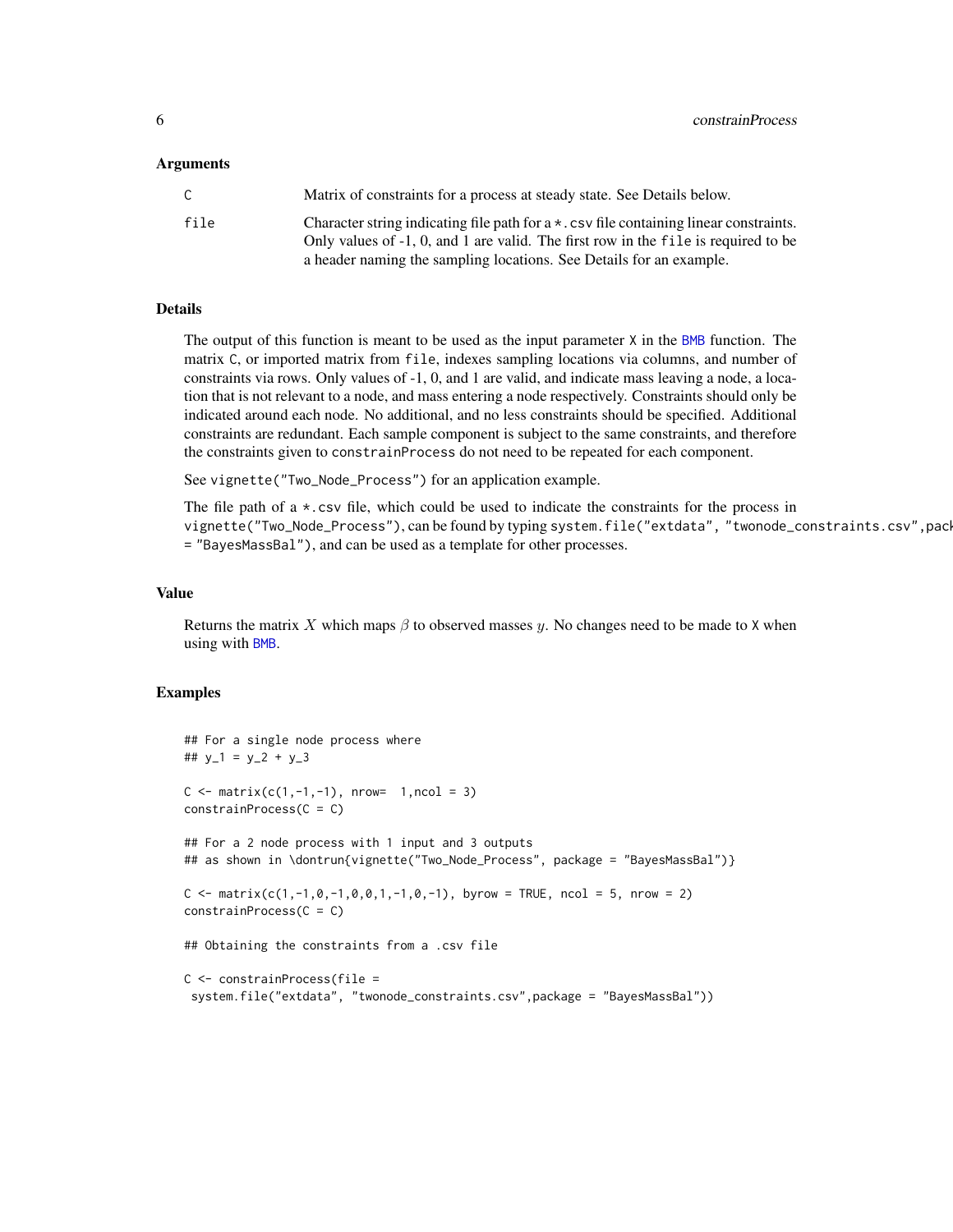<span id="page-6-1"></span><span id="page-6-0"></span>importObservations *Import Observed Mass Flow Rates*

#### Description

Imports observed mass flow rates stored in a \*.csv file and then organizes the data for use with the [BMB](#page-1-1) function.

#### Usage

```
importObservations(file, header = TRUE, csv.params = NULL)
```
#### Arguments

| file       | Character string containing the name of $\star$ . csv from file which data will be read.<br>See Details below for valid file structures.                    |
|------------|-------------------------------------------------------------------------------------------------------------------------------------------------------------|
| header     | Logical indicating if the first row of file file contains header information. Cur-<br>rent implementation of import Observations diseards this information. |
| csv.params | List of arguments to be passed to read. csv                                                                                                                 |

#### Details

The purpose of this function is to make it easy to import and structure loosely organized data contained in a \*.csv into a list for use as the y argument passed to the [BMB](#page-1-1) function. The entries in file must be organized as such:

- The first column of file must contain an integer sample location. The value of this integer must correspond to the column number used to specify linear constraints in [constrainProcess](#page-4-1). For example, data for a given component collected at sampling location  $y_2$  should be indicated with a 2 in the first column of file used with importObservations. In the file used with [constrainProcess](#page-4-1), the linear constraint(s) on  $y_2$  are indicated in the second column.
- The second column of file must contain sample component names. This field is case sensitive. Ensure a given sample component is named consistently, including capitalization and spacing.
- Columns 3 to  $K + 2$  of file must contain observed mass flow rates for the K collected sample sets. All observations located in the same column should be collected at the same time.
- Sample components of interest must be specified for each location. If a sample component is not detected at some locations, but is detected at others, this component should be included in file with a specified mass flow rate of 0, or a very small number.

importObservations reads the contents of file, sorts the sampling locations numerically, then creates a list of data frames. Each data frame contains the data for a single sample component.

#### Value

Returns a list of data frames. Each data frame is named according to the unique sample components specified in the second column of file. This list object is intended to be used as the argument y for the **[BMB](#page-1-1)** function.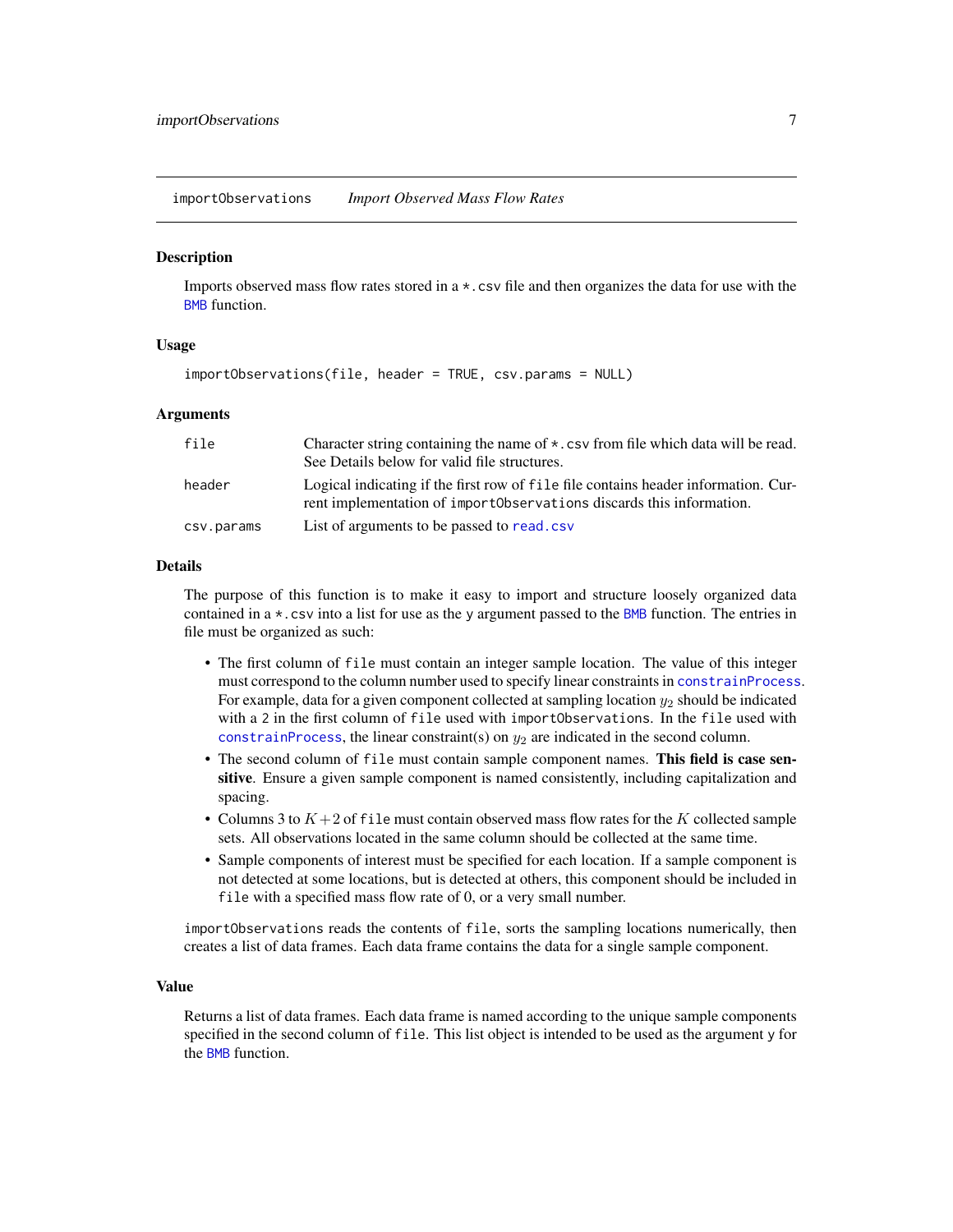### <span id="page-7-0"></span>Examples

```
y <- importObservations(file = system.file("extdata", "twonode_example.csv",
                                         package = "BayesMassBal"),
                    header = TRUE, \text{csv.params} = \text{list}(\text{sep} = ";")## The linear constraints for this example data set are:
C \le matrix(c(1,-1,0,-1,0,0,1,-1,0,-1), byrow = TRUE, ncol = 5, nrow = 2)
## The X matrix for this data set can be found using:
X \leftarrow \text{constraintProcess}(C = C)
```

| mainEff | Main Effects |  |
|---------|--------------|--|
|---------|--------------|--|

#### Description

Calculates the main effect of a variable, which is independent of process performance, on a function.

#### Usage

```
mainEff(
  BMBobj,
  fn,
  rangex,
  xj,
  N = 50,
  res = 100,hdi.params = c(1, 0.95),
  ...
\mathcal{L}
```
#### Arguments

| <b>BMBobj</b> | A BayesMassBal object originally obtained from the BMB function. See BMB.                                                                                                                                                                                                       |
|---------------|---------------------------------------------------------------------------------------------------------------------------------------------------------------------------------------------------------------------------------------------------------------------------------|
| fn            | A character string naming a function with arguments of BMBobj\$ybal and in-<br>dependent random variables X. See Details and examples for more on function<br>requirements.                                                                                                     |
| rangex        | A numeric matrix. Each column of rangex contains the minimum and maxi-<br>mum value of uniformly distributed random values making up vector $x$ .                                                                                                                               |
| хj            | Integer indexing which element in x is used for conditioning for $E_x[f(x, y) x_i]$ .<br>If a vector is supplied the marginal main effect of each element is calculated<br>sequentially. The integers supplied in xj are equivalent to the indices of the<br>columns in rangex. |
| N             | Integer specifying the length of the sequence used for xj. Larger N trades a<br>higher resolution of the main effect of x j for longer computation time and larger<br>RAM requirements.                                                                                         |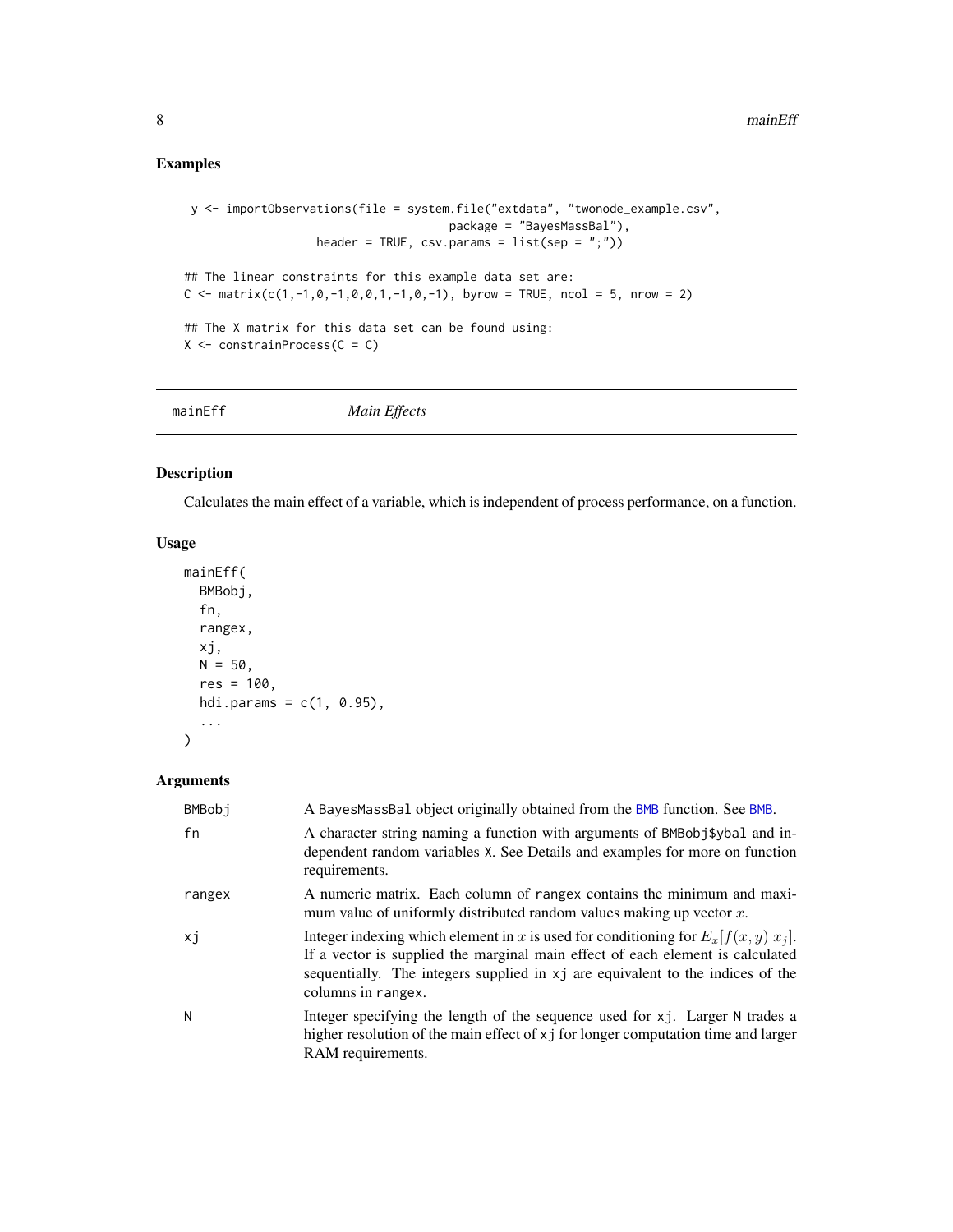#### <span id="page-8-0"></span>mainEff 9

| res        | Integer indicating the number of points to be used for each Monte-Carlo inte-<br>gration step. Larger res reduces Monte-Carlo variance as the expense of com-<br>putation time.                                                                                                                                                                                                                                                                                       |
|------------|-----------------------------------------------------------------------------------------------------------------------------------------------------------------------------------------------------------------------------------------------------------------------------------------------------------------------------------------------------------------------------------------------------------------------------------------------------------------------|
| hdi.params | Numeric vector of length two, used to calculate Highest Posterior Density In-<br>terval (HPDI) of the main effect $xj$ using $hdi$ . $hdi$ . params[1] = 1 indicates<br>hdi is used, and the mean and HPDI bounds are returned instead of the every<br>sample from the distribution of $E_x[f(x, y) x_i]$ . The second element of hdi is<br>passed to the credMass argument in the hdi function. The default, hdi.params<br>$= c(1, 0.95)$ , returns 95% HPDI bounds. |
| $\ddots$ . | Extra arguments passed to the named fn                                                                                                                                                                                                                                                                                                                                                                                                                                |

#### Details

The mainEff function returns a distribution of  $E_x[f(x, y)|x_i]$ , marginalized over the samples of BMBobj\$ybal, giving the distribution of  $E_x[f(x, y)|x_i]$  which incorporates uncertainty of a chemical or particulate process.

In the current implementation of mainEff in the BayesMassBal package, only uniformly distributed values of  $x$  are supported.

The  $f(x, y)$  is equivalent to the supplied function named in mainEff(fn). For the arguments of fn, ybal is structured in a similar manner as BMBobj\$ybal. The only difference being individual columns of each matrix are used at a time, and are vectorized. Note the way ybal is subset in the example function fn\_example. The supplied X is a matrix, with columns corresponding to each element in x. The output to fn must be a vector of length  $nrow(x)$ . The first argument of fn must be X, the second argument must be BMBobj\$ybal. Order of other arguments passed to fn through ... does not matter. Look at the example closely for details!

#### Value

A list of length(xj) list(s). Each list specifies output for the main effect of a  $xj$ 

| g      | The grid used for a particular xj                                                                                                                                                                                                                                                                                              |
|--------|--------------------------------------------------------------------------------------------------------------------------------------------------------------------------------------------------------------------------------------------------------------------------------------------------------------------------------|
| fn.out | A matrix giving results on $E_x[f(x,y) x_i]$ . If hdi.params[1] = 1, the mean<br>and Highest Posterior Density Interval (HPDI) bounds of $E_x[f(x,y) x_i]$ are<br>returned. Otherwise, samples of $E_x[f(x, y) x_i]$ are returned. The index of each<br>column of fn. out corresponds to the the value of g at the same index. |
| fn     | Character string giving the name of the function used. Same value as argument<br>fn.                                                                                                                                                                                                                                           |
| xi     | Integer indicating the index of x corresponding to a grouped $fn$ . out and g.                                                                                                                                                                                                                                                 |

#### Examples

```
## Importing Data, generating BMB object
y <- importObservations(file = system.file("extdata", "twonode_example.csv",
                                      package = "BayesMassBal"),
                    header = TRUE, \text{csv.params} = \text{list}(\text{sep} = ";"))C \le matrix(c(1,-1,0,-1,0,0,1,-1,0,-1), byrow = TRUE, ncol = 5, nrow = 2)
```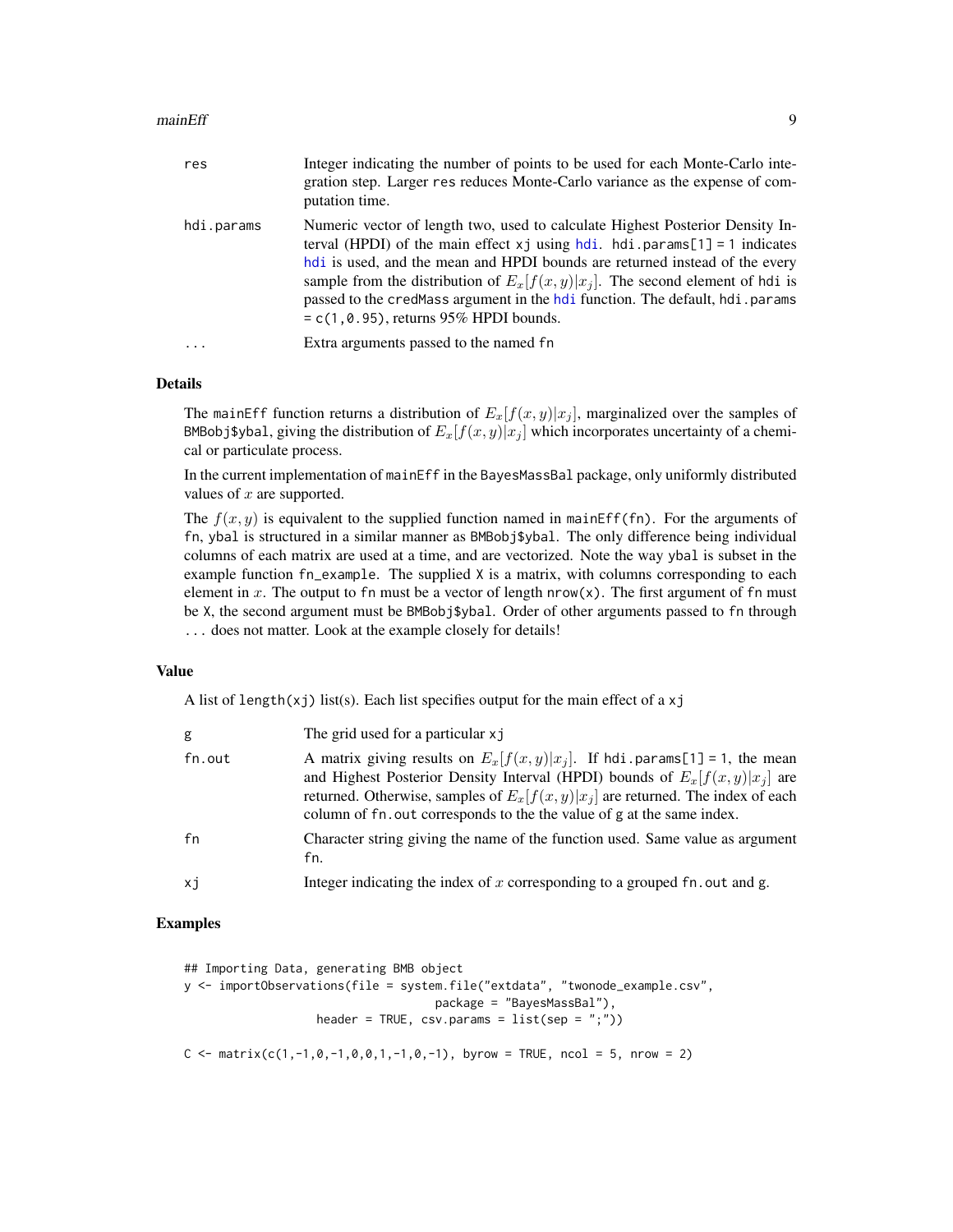```
X \leftarrow \text{constraintProcess}(C = C)BMB_example <- BMB(X = X, y = y, cov.structure = "indep",
                   BTE = c(10, 200, 1), 1ml = FALSE, verb=0)
fn_example <- function(X,ybal){
   cu.frac <- 63.546/183.5
    feed.mass <- ybal$CuFeS2[1] + ybal$gangue[1]
    ## Concentrate mass per ton feed
   con.mass <- (ybal$CuFeS2[3] + ybal$gangue[3])/feed.mass
    ## Copper mass per ton feed
    cu.mass <- (ybal$CuFeS2[3]*cu.frac)/feed.mass
    gam <- c(-1,-1/feed.mass,cu.mass,-con.mass,-cu.mass,-con.mass)
    f \leftarrow X %*% gam
    return(f)
    }
rangex <- matrix(c(4.00 ,6.25,1125,1875,3880,9080,20,60,96,208,20.0,62.5),
                  ncol = 6, nrow = 2mE_example <- mainEff(BMB_example, fn = "fn_example", rangex = rangex, xj = 3, N = 15, res = 4)
```
<span id="page-9-1"></span>plot.BayesMassBal *Plots BayesMassBal Object*

#### Description

Visualizes data from a BayesMassBal class object in a user specified way. Options include trace plots, posterior densities, and main effects plots. Meant to be a quick diagnostic tool, and not to produce publication quality plots.

#### Usage

```
## S3 method for class 'BayesMassBal'
plot(
  x,
  sample.params = NA,
  layout = c("trace", "dens"),hdi.params = c(1, 0.95),
  ssEst.ylab = "Mass",
  ...
\lambda
```
#### Arguments

x A BayesMassBal object returned from the [BMB](#page-1-1) function sample.params List to be used for indicating model parameter samples used for creation of plot(s). See details for required structure.

<span id="page-9-0"></span>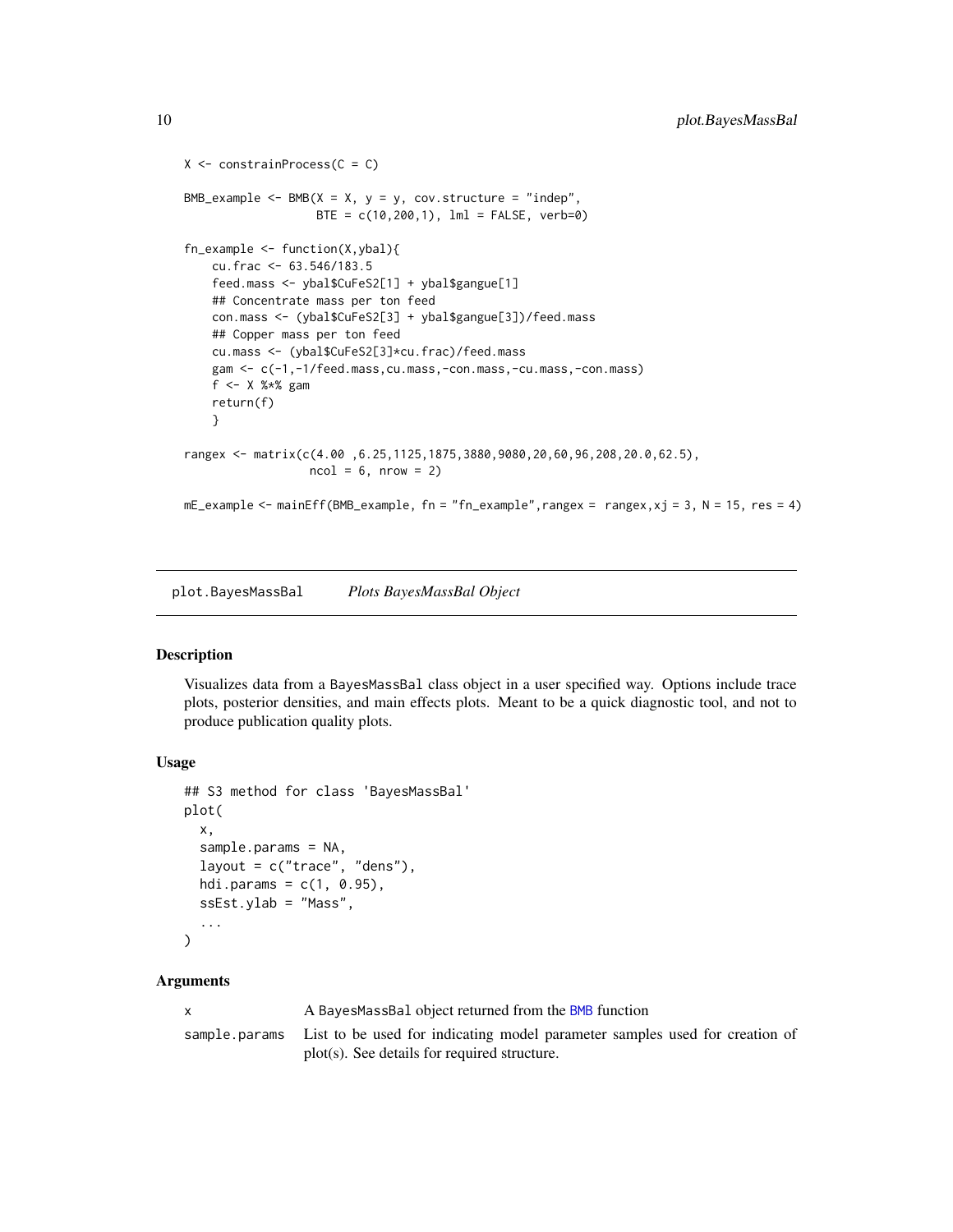#### <span id="page-10-0"></span>pointmassbal 11

| layout     | Character string indicating the desired data to be plotted. "trace" produces<br>trace plots of sequential parameter draws. "dens" produces densities of poste-<br>rior draws. Argument ignored when x\$type = "time-series".                                                                                                                    |
|------------|-------------------------------------------------------------------------------------------------------------------------------------------------------------------------------------------------------------------------------------------------------------------------------------------------------------------------------------------------|
| hdi.params | Numeric vector of length two, used to draw Highest Posterior Density Intervals<br>(HPDI) using $hdi$ , and otherwise ignored. $hdi$ . params[1] = 1 indicates $hdi$<br>bounds should be drawn. The second element of hdi is passed to cred Mass in<br>the hdi function. The default, hdi. params = $c(1, 0.95)$ , plots the 95% HPDI<br>bounds. |
| ssEst.vlab | Character string providing the label for the y-axis of a time series plot when<br>object type $==$ "time-series". Argument only useful with the output from the<br>ssEst function.                                                                                                                                                              |
|            | Passes extra arguments to plot()                                                                                                                                                                                                                                                                                                                |

#### Details

The list of sample. params requires a specific structure dependent on the choice of layout and the desired plots.

If layout = "trace" or layout = "dens", names(list) must contain each model parameter desired for plotting. The structure under the model parameter names must be the same as to the structure of the relevant subset of the BayesMassBal object to be used. For example, if a BayesMassBal object is created using a process with sample components c("CuFeS2","gangue") and the users wants plots of reconciled masses  $y_1$  and  $y_2$  for both components to be created, params = list(y.bal = list(CuFeS2 = c(1,2), gangue = c(1,2)) should be used. Note, str(params) mimics str(x), while the vectors listed simply index the desired model parameters to be plotted.

See vignette("Two\_Node\_Process", package = "BayesMassBal") for an example of the required structure.

#### Value

Plots BayesMassBal object based on arguments passed to plot.

pointmassbal *Point Estimate Mass Balance*

#### **Description**

Function conducting a two component, two node, point estimate mass balance from (Wills 2006) on a two node process. This function is provided for the purpose of comparing the performance of a Bayesian mass balance to a point estimate mass balance using any output of [twonodeSim](#page-14-1).

#### Usage

pointmassbal(y)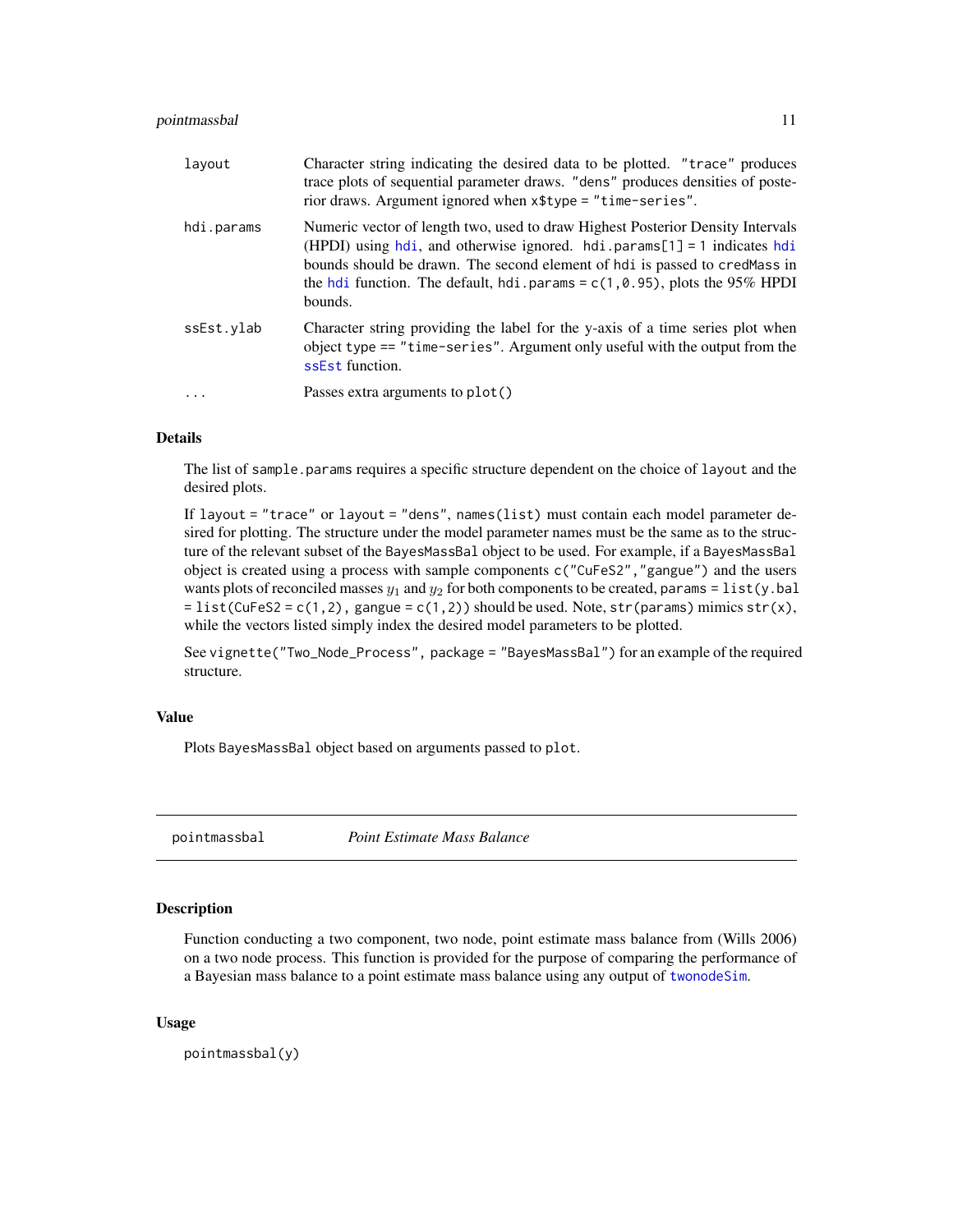#### <span id="page-11-0"></span>Arguments

y A list of matrices of observed mass flow rates. Each matrix is a separate sample component. The rows of each matrix index the sampling location, and the columns index the sample set number. Necessary to format exactly the same as the output of twonodeSim()\$simulation. Any arguments to [twonodeSim](#page-14-1) can be used.

#### Value

Returns a list of vectors with mass flow rates yhat and grades ahat. Similar format to argument y. The index of a vector in the output is equivalent to the index of a row in y.

#### References

Wills BA (2006). *Mineral processing technology : an introduction to the practical aspects of ore treatment and mineral recovery*. Butterworth-Heinemann, Oxford Boston. ISBN 978-0-7506-4450- 1.

#### Examples

y <- twonodeSim()\$simulation

yhat <- pointmassbal(y)\$yhat

<span id="page-11-1"></span>

ssEst *Steady State Estimate*

#### Description

Allows for the estimation of process steady state of a single stream for a process using flow rate data.

#### Usage

```
sEst(y, BTE = c(100, 1000, 1), stationary = FALSE)
```
#### Arguments

| У          | Vector of mass flow rate observations. Must be specified sequentially with $y[1]$<br>as the initial observation.                                                                                                                                                                                                                                    |
|------------|-----------------------------------------------------------------------------------------------------------------------------------------------------------------------------------------------------------------------------------------------------------------------------------------------------------------------------------------------------|
| <b>BTE</b> | Numeric vector giving c(Burn-in, Total-iterations, and Every) for MCMC<br>approximation of target distributions. The function BMB produces a total num-<br>ber of samples of $(T - B)/E$ . E specifies that only one of every E draws are<br>saved. $E > 1$ reduces autocorrelation between obtained samples at the expense<br>of computation time. |
| stationary | Logical indicating if stationarity will be imposed when generating posterior<br>draws. See Details.                                                                                                                                                                                                                                                 |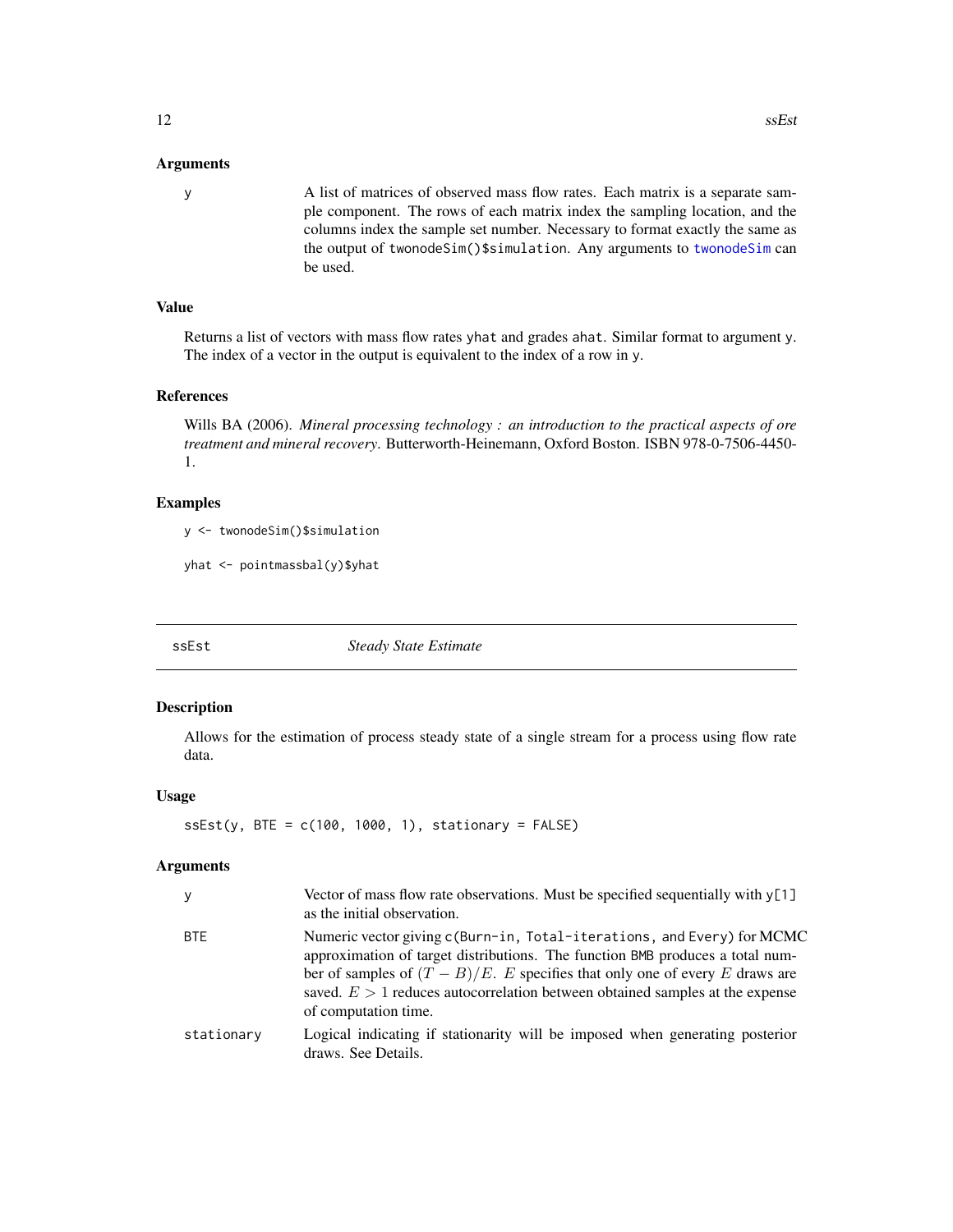#### <span id="page-12-0"></span>Details

The model of the following form is fit to the data:

$$
y_t = \mu + \alpha y_{t-1} + \epsilon
$$

Where  $\epsilon \sim \mathcal{N}(0, \sigma^2)$  and t indexes the time step.

A time series is stationary, and predictable, when  $|\alpha| < 1$ . Stationarity can be enforced, using the argument setting stationary = TRUE. This setting utilizes the priors  $p(\alpha) \sim \mathcal{N}(0, 1000)$  truncated at (-1,1), and  $p(\mu) \sim \mathcal{N}(0, \text{var}(y) \star 100)$  for inference, producing a posterior distribution for  $\alpha$ constrained to be within (-1,1).

When fitting a model where stationarity is not enforced, the Jeffreys prior of  $p(\mu, \alpha) \propto 1$  is used. The Jeffreys prior of  $p(\sigma^2) \propto 1/\sigma^2$  is used for all inference of  $\sigma^2$ 

A stationary time series will have an expected value of:

$$
\frac{\mu}{1-\alpha}
$$

Samples of this expectation are included in the output if stationary = TRUE or if none of the samples of  $\alpha$  lie outside of (-1,1).

The output list is a BMB object, passing the output to [plot.BayesMassBal](#page-9-1) allows for observation of the results.

#### Value

Returns a list of outputs

| samples    | List of vectors containing posterior draws of model parameters                                         |
|------------|--------------------------------------------------------------------------------------------------------|
| stationary | Logical indicating the setting of the stationary argument provided to the ssest<br>function            |
| y          | Vector of observations initially passed to the ssEst function.                                         |
| type       | Character string giving details of the model fit. Primarily included for use with<br>plot.BayesMassBal |

#### Examples

```
## Generating Data
y \leftarrow rep(NA, times = 21)y[1] < -0mu < -3alpha <-0.3sig \leftarrow 2for(i in 2:21){
y[i] <- mu + alpha*y[i-1] + rnorm(1)*sig
}
```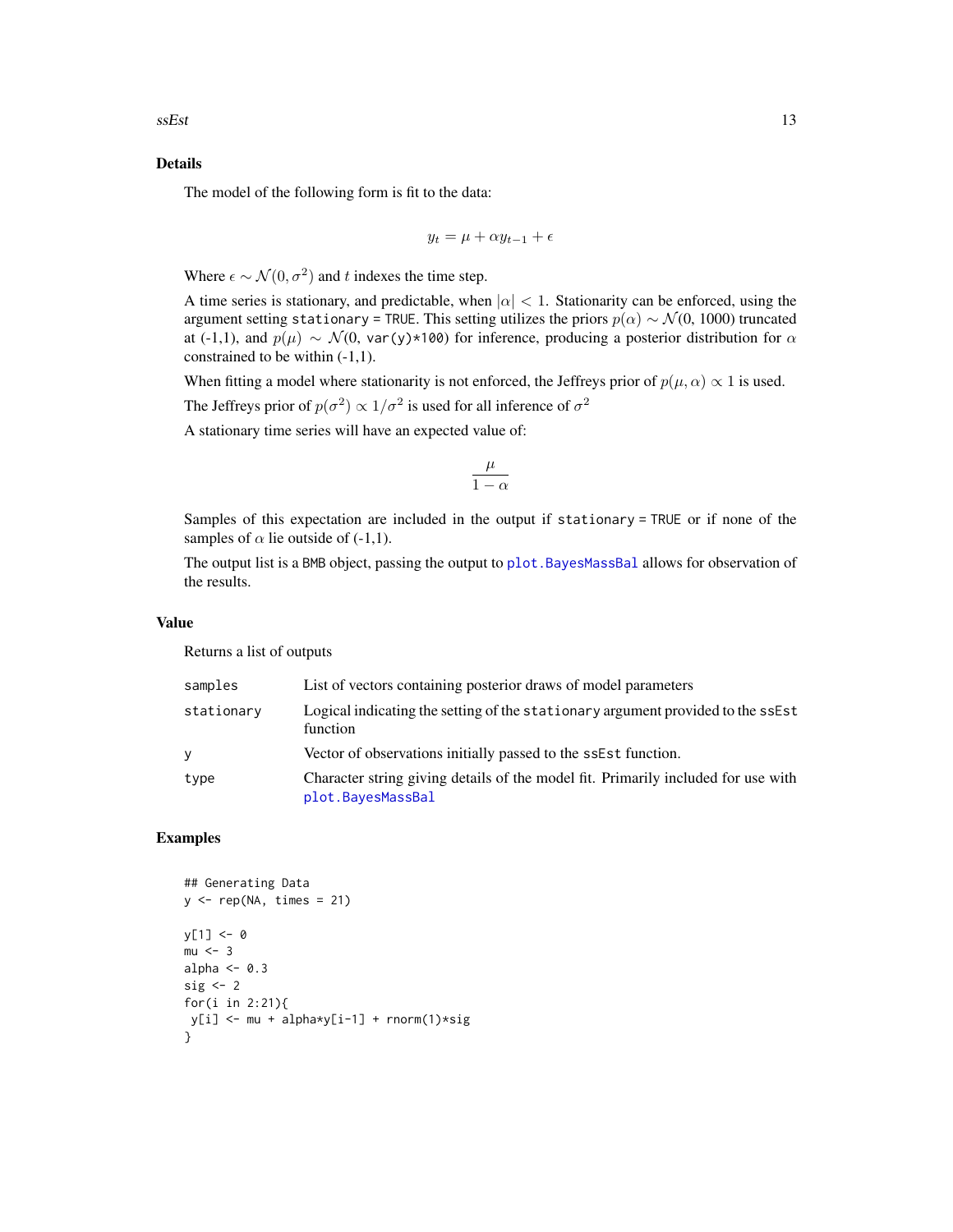```
## Generating draws of model parameters
```
fit <-  $sEst(y, BTE = c(100, 500, 1))$ 

summary.BayesMassBal *Summary of BayesMassBal Object*

#### Description

Prints a summary table containing mean values and 95

#### Usage

```
## S3 method for class 'BayesMassBal'
summary(object, export = NA, ...)
```
#### Arguments

| object   | A BayesMassBal object returned from the BMB function                                                                                                    |
|----------|---------------------------------------------------------------------------------------------------------------------------------------------------------|
| export   | Optional character string specifying location to save $a \star$ . csv file containing<br>summary data. Only data related to mass flow rates is printed. |
| $\cdots$ | Additional arguments affecting the summary produced. Not used for a BayesMassBal<br>object.                                                             |

#### Details

Current implementation only returns statistics for balanced mass flow rates, taken from x\$ybal, and not statistics on  $\beta$  or variance parameters of  $\sigma^2$  and  $\Sigma$ .

The header entry of the table 95% LB should be interpreted as the lower bound of the 95

#### Value

A summary table printed to the console, and optionally a saved \*.csv file saved within the path as specified.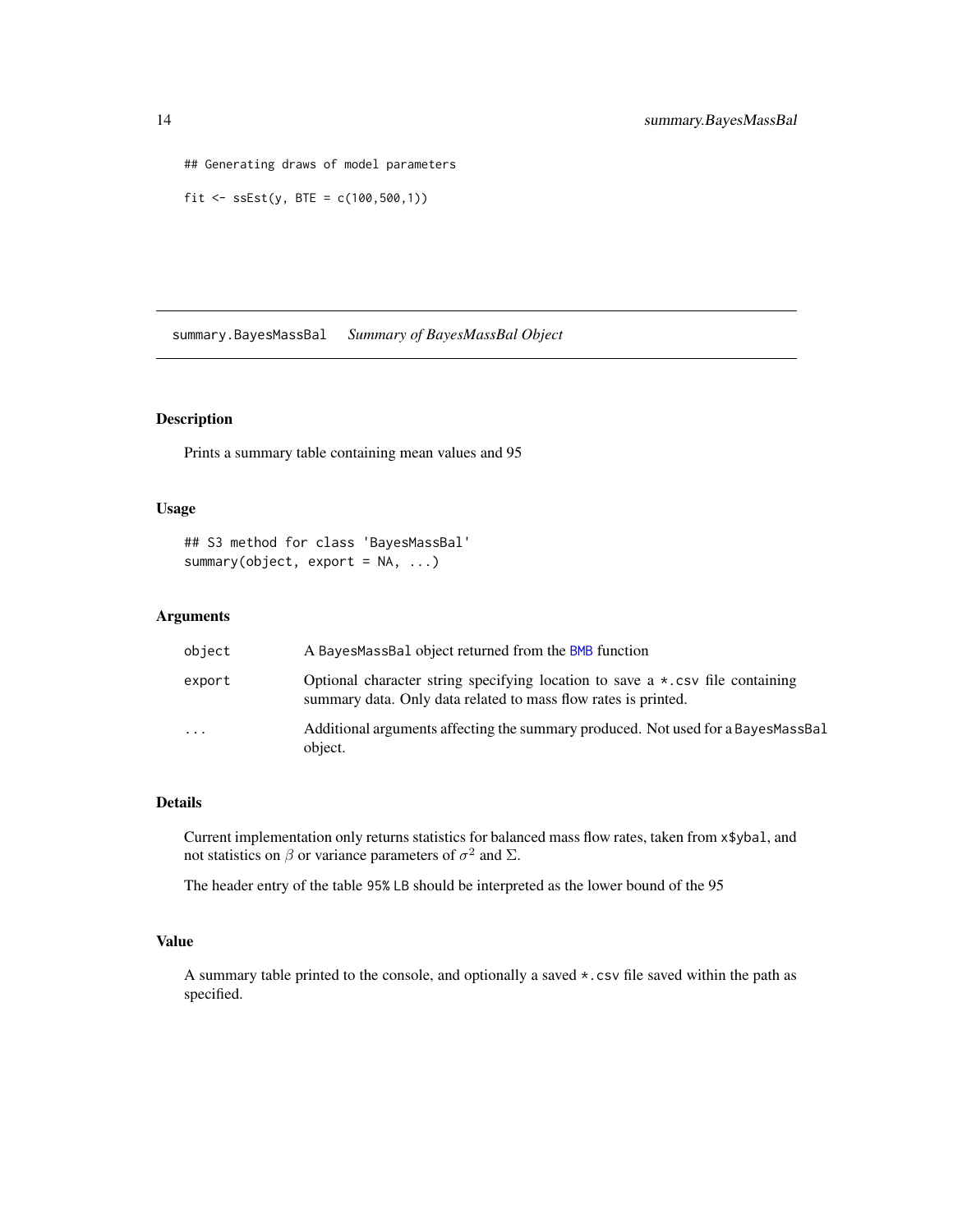#### <span id="page-14-1"></span><span id="page-14-0"></span>Description

Simulates data for a stochastic two node, two component process at steady state. Location indices are the same as what is shown in vignette("Two\_Node\_Process", package = "BayesMassBal").

#### Usage

```
twonodeSim(
 K = 7,
  feed = list(rate = 100, sd = 6, CuFeS2grade = 1.2),
 rec = list(CuFeS2 = list(mean = c(98, 95)/100, var = c(5e-05, 8e-05)), gangue =
    list(\text{mean} = c(7, 4)/100, \text{var} = c(5e-05, 2.5e-05)),
 assayNoise = list(CuFeS2 = c(0.15, 0.2, 0.05, 5e-05, 0.005), gangue = c(5, 1, 0.03,
    2, 0.5)),
  truncation = TRUE
\lambda
```
#### Arguments

| K          | Numeric specifying the number of sample sets to be simulated.                                                                                                                                                                                                                                                                     |
|------------|-----------------------------------------------------------------------------------------------------------------------------------------------------------------------------------------------------------------------------------------------------------------------------------------------------------------------------------|
| feed       | List specifying qualities for the process grade. See default for required struc-<br>ture, rate is the mean feed rate, so is the standard deviation of the feed rate.<br>CuFeS2grade is the mass percent CuFeS2 present in the feed. Grade is not<br>stochastic. See Details for important information on specifying these values. |
| rec        | List specifying mean and variance in process performance. See default for re-<br>quired structure. rec\$component\$mean is a vector giving mean fractional recov-<br>ery of the given component for $c(\text{node1}, \text{node2})$ . rec\$component\$var gives<br>the variance in the process in a similar manner. See Details.  |
| assayNoise | List specifying standard deviations of random noise added to simulated process<br>outputs. See default for required structure. The index of a vector within the<br>list is equivalent to the index of the sampling location. See Details section for<br>important information on specifying these values.                         |
| truncation | Logical indicating if the simulation should be rerun, and previous results dis-<br>carded, until no observed values are less than 0. Default is TRUE. See details<br>for more information.                                                                                                                                        |

#### Details

Each of the K data sets collected from the twonodeSim() simulation is independent and identically distributed.

The feed rate to the process is normally distributed with a mean of feed\$rate, and a standard deviation of feed\$sd. If the feed rate is sufficiently small, and the standard deviation is sufficiently large, negative feed rates can be generated.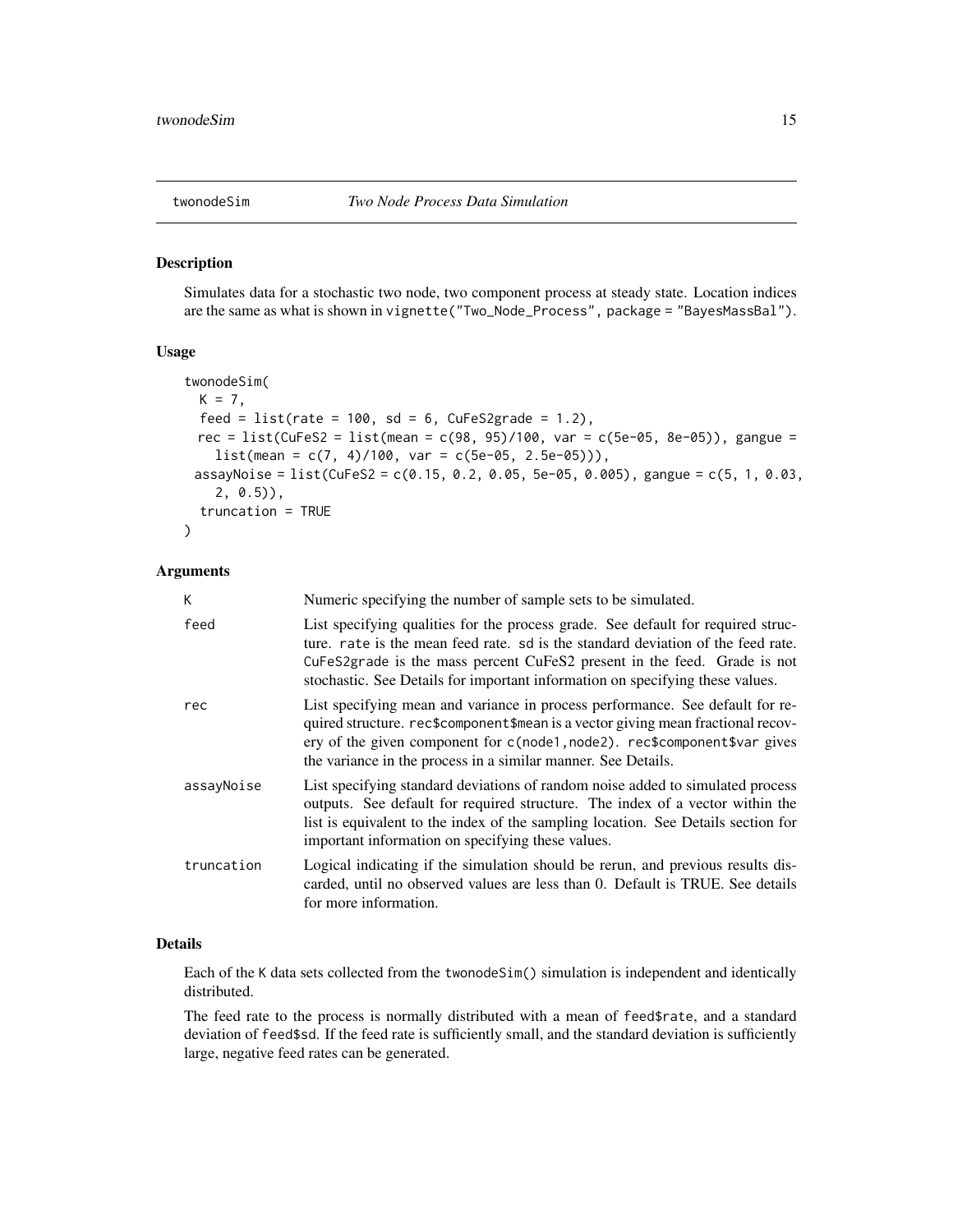<span id="page-15-0"></span>Process recovery at each node is simulated from a [beta distribution,](https://en.wikipedia.org/wiki/Beta_distribution) reparameterized as shown in [this post](https://stats.stackexchange.com/a/12239) to make parameter specification more intuitive. This reparameterization is only valid when  $\sigma^2 \leq \mu(1-\mu)$ , and the list argument rec must be specified as such.

The steps of the simulation for each sample set are:

- 1. Draw a random normally distributed feed rate.
- 2. Draw random values for recovery of the two components at each node.
- 3. Calculate mass flow rate at each location. These mass flow rates are the *true* mass flow rates, given the process variability.
- 4. Adds normally distributed noise to each observation as specified in argument assayNoise

#### If the standard deviations supplied to feed and assayNoise are sufficiently large, the simulation can return negative mass flow rates.

The argument truncation = TRUE discards negative mass flow rates, and reruns the simulation until all values are non-negative. For some combinations of a large K and specifications in feed and assayNoise, this can happen frequently. If if the simulation is run three or more times a warning will be printed that the returned expectations are unreliable. If this is the case, expectations should be calculated using analytical or Monte-Carlo methods outside of the abilities of this function. For the default parameters, truncation can occur, but is rare. The default parameters were chosen in a way that makes a truncation warning highly unlikely.

#### Value

Returns a list of simulated data and expected values. List members are as follows:

| simulation   | List of matrices giving simulated data. twonodeSim()\$simulation is struc-            |
|--------------|---------------------------------------------------------------------------------------|
|              | tured so that it can directly be passed to the BMB function as the $\gamma$ argument. |
| expectations | List of matrices giving expected values of the mass flow rate for each component      |
|              | at every location. See the Details section for information about instances that       |
|              | may create reliability issues with this output.                                       |

#### Examples

y <- twonodeSim()\$simulation

```
## Then the BMB function can be run as
C \le matrix(c(1,-1,0,-1,0,0,1,-1,0,-1), byrow = TRUE, ncol = 5, nrow = 2)
X \leftarrow \text{constraintProcess}(C = C)
```
BMB(X = X, y = y, BTE =  $c(100, 600, 1)$ )